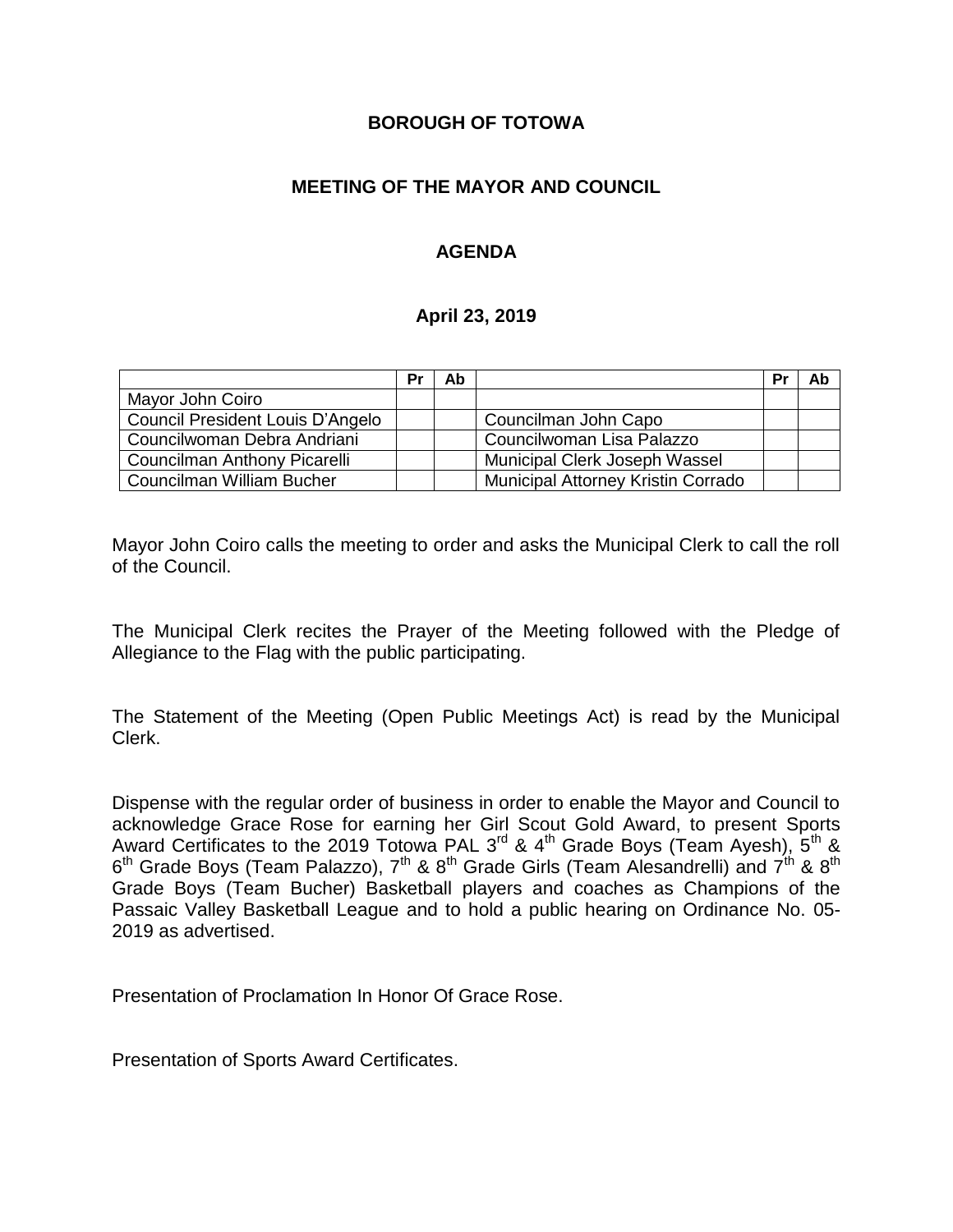Recess.

The Municipal Clerk announces that Ordinance No. 05-2019 has been advertised for public hearing for Tuesday, April 23, 2019.

The Municipal Clerk reads the legal notice and the title of Ordinance No. 05-2019 (CAP Bank).

Open public hearing.

Mayor Coiro asks if any citizens wish to be heard on Ordinance No. 05-2019.

#### **CITIZENS HEARD:**

Close public hearing.

The Municipal Clerk reads Ordinance No. 05-2019 by title.

Adopt Ordinance No. 05-2019.

Revert to the regular order of business.

Report from Members of the Council, Municipal Clerk and Municipal Attorney.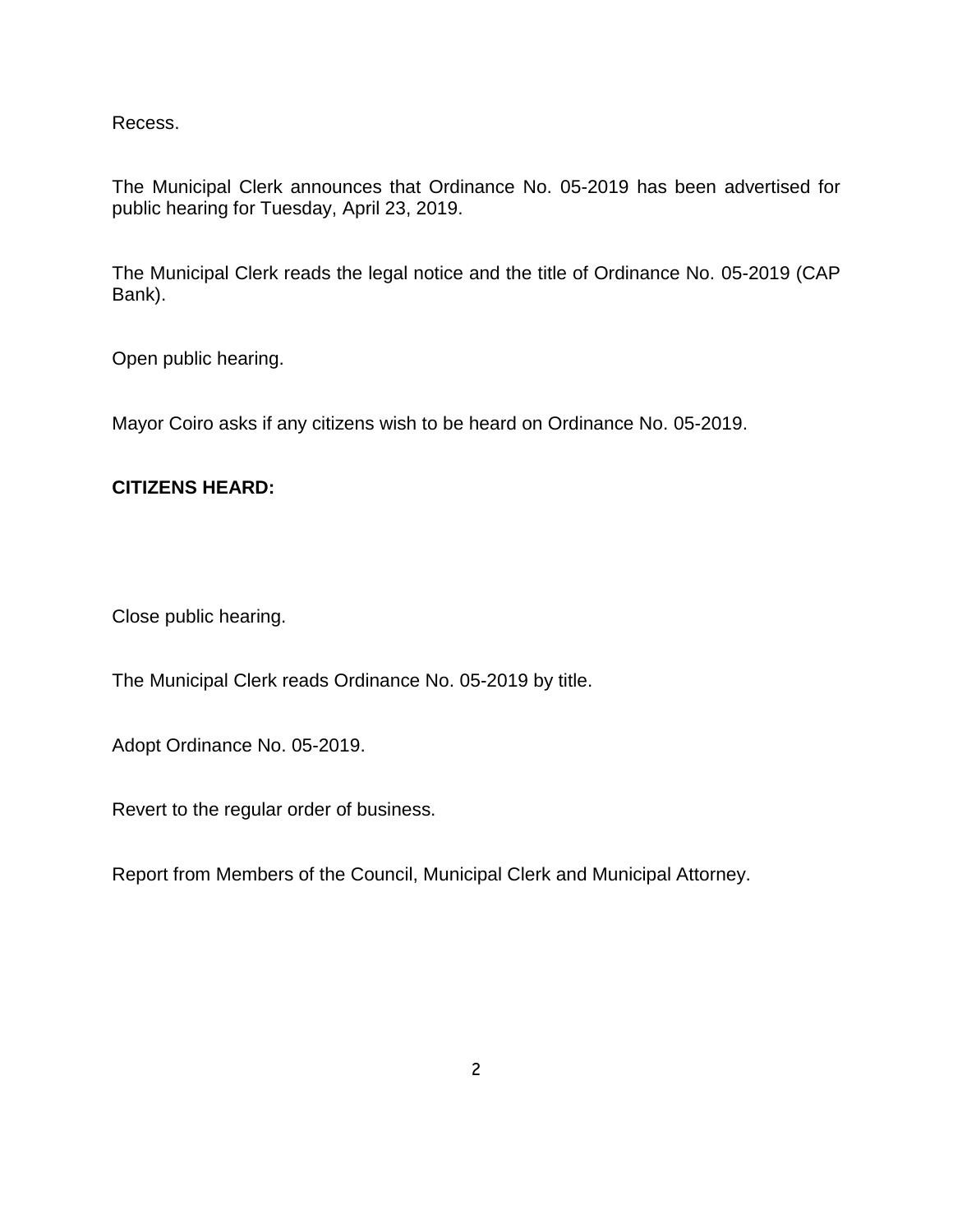Minutes of the Mayor and Council for the meeting of April 9, 2019.

# **COMMITTEE ON FINANCE: PICARELLI, D'ANGELO, CAPO.**

Resolution No. 2019-10 for the payment of bills.

Resolution Authorizing The Mayor To Sign The Certification To Comply With The Requirements Set Forth In N.J.A.C. 7:26A-11.

## **COMMITTEE ON PUBLIC SAFETY: D'ANGELO, CAPO, BUCHER.**

Letter from Riverview Park Fire Company #3 requesting permission to take Engine 973 to attend a Wetdown in Fair Lawn on Saturday, June 22, 2019 from 1:00 – 5:00 p.m.

## **COMMITTEE ON PUBLIC WORKS: BUCHER, PALAZZO, PICARELLI.**

No report.

## **COMMITTEE ON ENG. & PUB. PROPERTY: CAPO, ANDRIANI, D'ANGELO.**

No report.